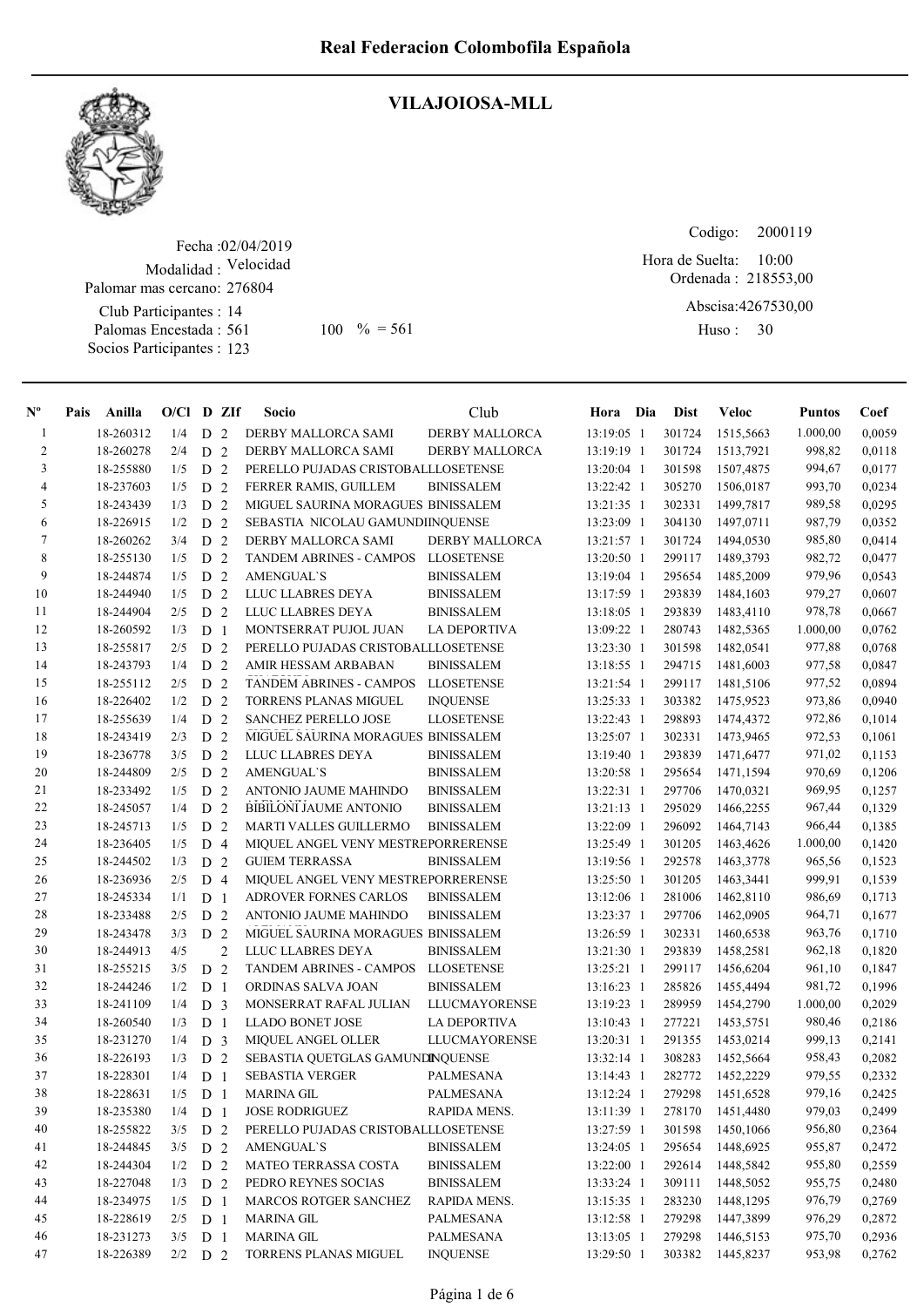# VILAJOIOSA-MLL 200011922 02/04/2019

| $\mathbf{N}^{\mathbf{o}}$ | Pais<br>Anilla         | $O/Cl$ D ZIf     |                                  |                | Socio                                              | Club                                   | Hora Dia                 | <b>Dist</b>      | Veloc                  | <b>Puntos</b>    | Coef             |
|---------------------------|------------------------|------------------|----------------------------------|----------------|----------------------------------------------------|----------------------------------------|--------------------------|------------------|------------------------|------------------|------------------|
| 48                        | 18-227724              | 1/3              | D <sub>1</sub>                   |                | <b>MIQUEL MIR PASTOR</b>                           | PALMESANA                              | 13:14:47 1               | 280900           | 1442,1152              | 972,73           | 0,3046           |
| 49                        | 18-241529              | 1/4              | D <sub>3</sub>                   |                | <b>BERNAT BONET</b>                                | <b>LLUCMAYORENSE</b>                   | 13:21:39 1               | 290726           | 1441,7357              | 991,37           | 0,3004           |
| 50                        | 18-235015              | 1/4              | D <sub>3</sub>                   |                | <b>JOAN VERGER PIZA</b>                            | <b>BINISSALEM</b>                      | 13:22:28 1               | 291090           | 1437,7181              | 988,61           | 0,3062           |
| 51                        | 18-235554              | 1/2              | D <sub>1</sub>                   |                | <b>SEBASTIA MOREY</b>                              | RAPIDA MENS.                           | 13:13:50 1               | 278582           | 1437,2244              | 969,43           | 0,3263           |
| 52                        | 18-245233              | 1/5              | D <sub>2</sub>                   |                | ADRÓVER LÓPEZ JUAN CARLOBINISSALEM                 |                                        | 13:26:56 1               | 297364           | 1437,0039              | 948,16           | 0,3117           |
| 53                        | 18-245464              | 1/3              | D <sub>1</sub>                   |                | DAVID FERNANDEZ                                    | <b>BINISSALEM</b>                      | 13:15:37 1               | 281055           | 1436,7641              | 969,12           | 0,3361           |
| 54                        | 18-260871              | 1/3              | D <sub>1</sub>                   |                | JAUME OLIVER ANTONIA                               | LA DEPORTIVA                           | 13:17:38 1               | 283759           | 1435,7851              | 968,46           | 0,3392           |
| 55<br>56                  | 18-236756<br>18-246966 | 1/4<br>1/4       | D <sub>4</sub><br>D <sub>4</sub> |                | ARBONA FORNERS ANTONIO<br>TANDEM JORDI-TOLO        | <b>BINISSALEM</b><br><b>MANACOR</b>    | 13:30:46 1<br>13:49:39 1 | 302567<br>329638 | 1435,5543<br>1435,3930 | 980,92<br>980,81 | 0,3240<br>0,3028 |
| 57                        | 18-240454              | 1/5              | D <sub>3</sub>                   |                | <b>JAUME SASTRE JUAN</b>                           | <b>LLUCMAYORENSE</b>                   | 13:23:23 1               | 290785           | 1429,7386              | 983,12           | 0,3494           |
| 58                        | 18-248253              | 1/3              | D <sub>4</sub>                   |                | <b>DOMINGO SUREDA CABRER</b>                       | <b>MANACOR</b>                         | 13:43:37 1               | 319666           | 1429,5267              | 976,81           | 0,3234           |
| 59                        | 18-255093              | 2/5              | D <sub>2</sub>                   |                | MARTI VALLES GUILLERMO                             | <b>BINISSALEM</b>                      | 13:27:08 1               | 296092           | 1429,4754              | 943,19           | 0,3552           |
| 60                        | 18-254565              | 1/2              | D <sub>4</sub>                   |                | PEDRO GINARD NICOLAU                               | <b>MENS. ARTA</b>                      | 13:56:03 1               | 336993           | 1427,6340              | 975,51           | 0,3174           |
| 61                        | 18-235348              | 2/4              | D <sub>1</sub>                   |                | <b>JOSE RODRIGUEZ</b>                              | RAPIDA MENS.                           | 13:14:51 1               | 278170           | 1427,6110              | 962,95           | 0,3909           |
| 62                        | 18-259461              | 1/4              | D <sub>1</sub>                   |                | TANDEM VILCHEZ SANCHEZ                             | <b>LLOSETENSE</b>                      | 13:17:32 1               | 281944           | 1427,3237              | 962,75           | 0,3920           |
| 63                        | 18-253613              | 1/4              | D <sub>4</sub>                   |                | <b>JOSE LEBRON LINARES</b>                         | <b>MANACOR</b>                         | 13:43:33 1               | 318976           | 1426,8665              | 974,99           | 0,3521           |
| 64                        | 18-247004              | 1/4              | D <sub>4</sub>                   |                | <b>ACEDO ORTEGA ENRIQUE</b>                        | <b>MANACOR</b>                         | 13:49:15 1               | 326966           | 1426,2421              | 974,56           | 0,3489           |
| 65                        | 18-243711              | 2/4              | D <sub>2</sub>                   |                | AMIR HESSAM ARBABAN                                | <b>BINISSALEM</b>                      | 13:26:50 1               | 294715           | 1424,8912              | 940,17           | 0,3931           |
| 66                        | 18-256021              | 2/4              | D <sub>1</sub>                   |                | TANDEM VILCHEZ SANCHEZ                             | <b>LLOSETENSE</b>                      | 13:18:01 1               | 281944           | 1423,8397              | 960,40           | 0,4173           |
| 67                        | 18-227041              | 2/3              | D <sub>2</sub>                   |                | PEDRO REYNES SOCIAS                                | <b>BINISSALEM</b>                      | 13:37:16 1               | 309111           | 1422,7263              | 938,74           | 0,3864           |
| 68<br>69                  | 18-265374<br>18-248749 | 1/5<br>2/4       | D <sub>1</sub><br>D <sub>4</sub> |                | <b>VICTOR SALADO</b><br><b>JOSE LEBRON LINARES</b> | RAPIDA MENS.<br><b>MANACOR</b>         | 13:16:30 1<br>13:45:19 1 | 278755<br>318976 | 1418,6005<br>1415,6787 | 956,87<br>967,34 | 0,4348<br>0,3856 |
| 70                        | 18-253611              | 3/4              | D <sub>4</sub>                   |                | <b>JOSE LEBRON LINARES</b>                         | <b>MANACOR</b>                         | 13:45:33 1               | 318976           | 1414,2141              | 966,34           | 0,3912           |
| 71                        | 18-227353              | 4/5              |                                  | 1              | <b>MARINA GIL</b>                                  | PALMESANA                              | 13:17:30 1               | 279298           | 1414,1671              | 953,88           | 0,4531           |
| 72                        | 18-246697              | 2/4              | D <sub>4</sub>                   |                | TANDEM JORDI-TOLO                                  | <b>MANACOR</b>                         | 13:53:08 1               | 329638           | 1413,9462              | 966,16           | 0,3893           |
| 73                        | 18-238710              | 1/5              | D <sub>3</sub>                   |                | GINARD GINARD, JULIÀ                               | <b>CAMPOS</b>                          | 13:31:40 1               | 299064           | 1412,9008              | 971,54           | 0,4351           |
| 74                        | 18-228425              | 1/2              | D <sub>1</sub>                   |                | <b>SALVADOR GONZALEZ</b>                           | PALMESANA                              | 13:18:05 1               | 279597           | 1411,5120              | 952,09           | 0,4718           |
| 75                        | 18-255108              | 4/5              |                                  | $\overline{c}$ | TANDEM ABRINES - CAMPOS LLOSETENSE                 |                                        | 13:31:55 1               | 299117           | 1411,4841              | 931,32           | 0,4469           |
| 76                        | 18-236984              | 3/5              | D <sub>4</sub>                   |                | MIQUEL ANGEL VENY MESTREPORRERENSE                 |                                        | 13:33:36 1               | 301205           | 1410,1358              | 963,56           | 0,4498           |
| 77                        | 18-246217              | 1/4              | D <sub>4</sub>                   |                | SALVADOR VADELL NADAL                              | <b>MANACOR</b>                         | 13:52:33 1               | 327920           | 1410,1054              | 963,53           | 0,4186           |
| 78                        | 18-246975              | 3/4              | D <sub>4</sub>                   |                | TANDEM JORDI-TOLO                                  | <b>MANACOR</b>                         | 13:53:49 1               | 329638           | 1409,8140              | 963,34           | 0,4218           |
| 79                        | 18-247986              | 1/4              | D <sub>4</sub>                   |                | TANDEM VIDAL- VIDAL                                | <b>MANACOR</b>                         | 13:41:43 1               | 312474           | 1409,3392              | 963,01           | 0,4507           |
| 80                        | 18-260895              | 2/3              | D <sub>1</sub>                   |                | JAUME OLIVER ANTONIA                               | LA DEPORTIVA                           | 13:21:27 1               | 283759           | 1408,5828              | 950,11           | 0,5025           |
| 81                        | 18-234998<br>18-227761 | 2/5              | D <sub>1</sub>                   |                | <b>MARCOS ROTGER SANCHEZ</b>                       | RAPIDA MENS.                           | 13:21:09 1               | 283230           | 1408,0537              | 949,76           | 0,5098           |
| 82<br>83                  | 18-243811              | 2/3<br>1/2       | D <sub>1</sub><br>D <sub>2</sub> |                | MIQUEL MIR PASTOR<br>ANDONOV HRISTOW               | PALMESANA<br><b>BINISSALEM</b>         | 13:19:52 1<br>13:40:33 1 | 280900<br>309914 | 1405,4370<br>1405,1870 | 947,99<br>927,16 | 0,5204<br>0,4774 |
| 84                        | 18-248297              | 2/3              | D <sub>4</sub>                   |                | DOMINGO SUREDA CABRER                              | <b>MANACOR</b>                         | 13:47:31 1               | 319666           | 1405,0223              | 960,06           | 0,4684           |
| 85                        | 18-240170              | $1/4$ D 3        |                                  |                | <b>GERMANS LLULL</b>                               | LLUCMAYORENSE                          | 13:29:44 1               | 294678           | 1405.0127              | 966,12           | 0,5142           |
| 86                        | 18-235127              | $1/4$ D 1        |                                  |                | <b>ANTONIO BALLESTER</b>                           | RAPIDA MENS.                           | 13:22:02 1               | 283513           | 1403,2981              | 946,55           | 0,5407           |
| 87                        | 18-247066              | 2/4              | D <sub>4</sub>                   |                | <b>ACEDO ORTEGA ENRIQUE</b>                        | <b>MANACOR</b>                         | 13:53:01 1               | 326966           | 1403,1872              | 958,81           | 0,4743           |
| 88                        | 18-238132              | 1/5              | D 3                              |                | <b>BARCELÓ GARCIES, JAUME</b>                      | <b>CAMPOS</b>                          | 13:33:11 1               | 299110           | 1403,0647              | 964,78           | 0,5244           |
| 89                        | 18-246433              | 1/4              | D 4                              |                | JUAN JORDA JUAN FRANCISCOMENS. ARTA                |                                        | 13:57:04 1               | 332500           | 1402,5591              | 958,38           | 0,4771           |
| 90                        | 18-227960              | 2/3              | D <sub>1</sub>                   |                | DAVID FERNANDEZ                                    | <b>BINISSALEM</b>                      | 13:20:38 1               | 281055           | 1400,8390              | 944,89           | 0,5708           |
| 91                        | 18-240550              | 1/3              | D <sub>3</sub>                   |                | ANTONIO HERNANDEZ                                  | LLUCMAYORENSE                          | 13:26:06 1               | 288553           | 1400,0631              | 962,71           | 0,5622           |
| 92                        | 18-240089              | 2/4              | D <sub>3</sub>                   |                | <b>BERNAT BONET</b>                                | <b>LLUCMAYORENSE</b>                   | 13:27:48 1               | 290726           | 1399,0664              | 962,03           | 0,5641           |
| 93                        | 18-239782              | 1/5              | D <sub>3</sub>                   |                | PROHENS VICENS, TOMEU                              | <b>CAMPOS</b>                          | 13:33:29 1               | 298676           | 1399,0600              | 962,03           | 0,5550           |
| 94                        | 18-246496<br>18-228422 | 2/4              | D <sub>4</sub>                   |                | JUAN JORDA JUAN FRANCISCOMENS. ARTA                |                                        | 13:57:40 1<br>13:20:09 1 | 332500           | 1399,0182              | 955,96           | 0,5039           |
| 95<br>96                  | 18-240472              | 2/2<br>2/5       | D <sub>1</sub><br>D <sub>3</sub> |                | SALVADOR GONZALEZ<br><b>JAUME SASTRE JUAN</b>      | PALMESANA<br><b>LLUCMAYORENSE</b>      | 13:28:10 1               | 279597<br>290785 | 1396,9373<br>1396,8855 | 942,26<br>960,53 | 0,6057<br>0,5885 |
| 97                        | 18-237630              | 2/5              | D 2                              |                | FERRER RAMIS, GUILLEM                              | <b>BINISSALEM</b>                      | 13:38:33 1               | 305270           | 1396,7971              | 921,63           | 0,5664           |
| 98                        | 18-240411              | $3/5$ D 3        |                                  |                | JAUME SASTRE JUAN                                  | <b>LLUCMAYORENSE</b>                   | 13:28:12 1               | 290785           | 1396,6619              | 960,38           | 0,6007           |
| 99                        | 18-238825              | 1/5              | D <sub>3</sub>                   |                | JAUME GINARD LLADO                                 | <b>CAMPOS</b>                          | 13:39:42 1               | 306691           | 1395,9536              | 959,89           | 0,5754           |
| 100                       | 18-233539              | 1/2              | D <sub>1</sub>                   |                | PABLO SALVA                                        | RAPIDA MENS.                           | 13:20:14 1               | 279511           | 1395,9264              | 941,57           | 0,6377           |
| 101                       | 18-255505              | 1/3              | D 4                              |                | CASTOR SASTRE BERNARDO                             | <b>LLOSETENSE</b>                      | 13:54:46 1               | 327634           | 1395,5729              | 953,61           | 0,5495           |
| 102                       | 18-239918              | 1/5              | D <sub>3</sub>                   |                | <b>BARCELO TABERNER</b>                            | <b>LLUCMAYORENSE</b>                   | 13:26:08 1               | 287662           | 1395,5142              | 959,59           | 0,6321           |
| 103                       | 18-240633              | 1/3              | D <sub>3</sub>                   |                | SERVER RIGO JAIME                                  | <b>LLUCMAYORENSE</b>                   | 13:29:00 1               | 291450           | 1394,4976              | 958,89           | 0,6300           |
| 104                       | 18-253333              | 1/1              | D 4                              |                | JAIME CUTILLAS BERGAS                              | <b>MENS. ARTA</b>                      | $14:02:04$ 1             | 337521           | 1394,3308              | 952,76           | 0,5492           |
| 105                       | 18-254708              | 2/2              | D <sub>4</sub>                   |                | PEDRO GINARD NICOLAU                               | <b>MENS. ARTA</b>                      | $14:02:10$ 1             | 336993           | 1391,5747              | 950,87           | 0,5554           |
| 106                       | 18-245953              | 3/4              | D <sub>4</sub>                   |                | JUAN JORDA JUAN FRANCISCOMENS. ARTA                |                                        | 13:59:02 1               | 332500           | 1391,0194              | 950,49           | 0,5683           |
| 107                       | 18-244586              | 3/5              | D <sub>1</sub>                   |                | MARCOS ROTGER SANCHEZ                              | RAPIDA MENS.                           | 13:23:42 1               | 283230           | 1390,4271              | 937,87           | 0,6734           |
| 108                       | 18-248172              | 1/3              | D 4                              |                | TRUYOLS SANSO SEBASTIAN                            | <b>MANACOR</b>                         | 13:52:24 1               | 323094           | 1390,2496              | 949,97           | 0,5958           |
| 109<br>110                | 18-253567<br>18-245400 | 1/3<br>$2/3$ D 2 | D <sub>4</sub>                   |                | TERRASSA ROSSELLO JOAN<br><b>GUIEM TERRASSA</b>    | <b>MENS. ARTA</b><br><b>BINISSALEM</b> | 13:56:46 1<br>13:31:03 1 | 328640<br>292578 | 1388,0332<br>1386,2971 | 948,45<br>914,70 | 0,5912<br>0,6702 |
| 111                       | 18-245164              | $2/5$ D 2        |                                  |                | ADRÓVER LÓPEZ JUAN CARLOSINISSALEM                 |                                        | 13:34:34 1               | 297364           | 1385,8816              | 914,43           | 0,6654           |
| 112                       | 18-239159              | 1/5              | D <sub>3</sub>                   |                | PROHENS MAS, TOMEU                                 | <b>CAMPOS</b>                          | 13:35:23 1               | 298473           | 1385,7757              | 952,89           | 0,6689           |
| 113                       | 18-237114              | 1/2              | D 4                              |                | NADAL PERELLO GABRIEL                              | PORRERENSE                             | 13:51:05 1               | 320072           | 1385,0934              | 946,44           | 0,6293           |
| 114                       | 18-235044              | $2/4$ D 3        |                                  |                | <b>JOAN VERGER PIZA</b>                            | <b>BINISSALEM</b>                      | 13:30:26 1               | 291090           | 1383,2885              | 951,18           | 0,6981           |
|                           |                        |                  |                                  |                |                                                    |                                        |                          |                  |                        |                  |                  |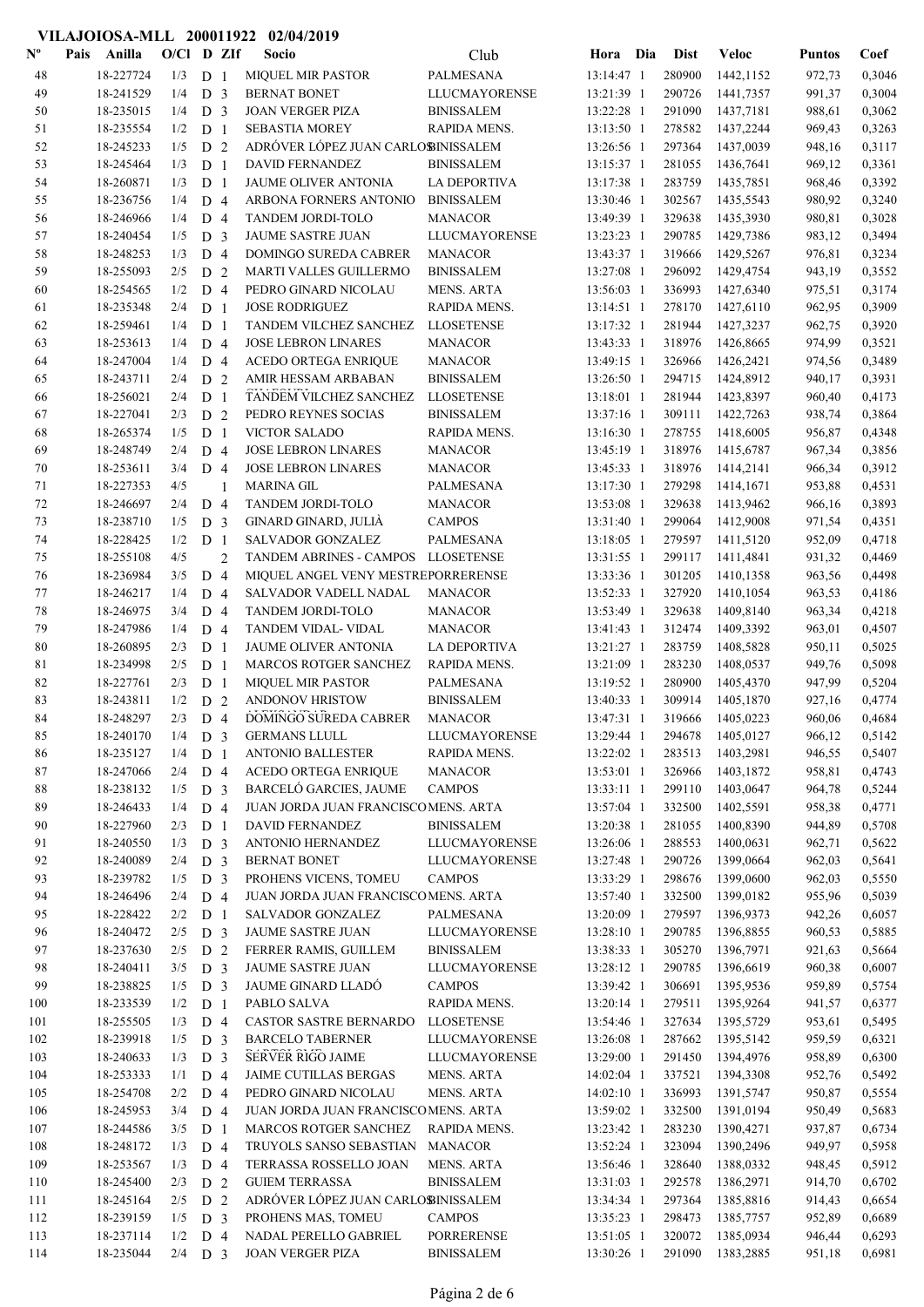#### Nº Pais Anilla O/Cl D ZIf Socio Club Hora Dia Dist Veloc VILAJOIOSA-MLL 200011922 02/04/2019 Pais Anilla Socio O/Cl D ZIf Puntos Coef Club Dist 115 18-239636 1/3 D 3 BARCELÓ SAGRERA, SALVADORAMPOS 13:40:19 1 304253 1380,9804 949,59 0,6738 116 18-233536 2/2 D 1 PABLO SALVA RAPIDA MENS. 13:22:59 1 279511 1377,0145 928,82 0,7398 117 18-233684 1/3 D 1 GUILLERMO AMENGUAL RAPIDA MENS. 13:26:59 1 285009 1376,9659 928,79 0,7318 118 18-240470 4/5 3 JAUME SASTRE JUAN LLUCMAYORENSE 13:31:24 1 290785 1375,5203 945,84 0,7233 119 18-123330 2/5 D 1 VICTOR SALADO 18-1232:56 1 278755 1373,6284 926,53 0,7610 120 18-240151 2/4 D 3 GERMANS LLULL LLUCMAYORENSE 13:34:32 1 294678 1373,5768 944,50 0,7259 121 18-232314 1/4 D 3 DAMIÁ PONS VIDAL SANTANYI 13:45:28 1 308576 1368,6103 941,09 0,6990 122 18-236506 1/3 D 4 GONZALEZ SITJAR JOSE MANUEDRRERENSE 13:44:05 1 306288 1366.8486 933.98 0.7100 123 18-236114 1/4 D 4 SOLER MESTRE, PEDRO PORRERENSE 13:48:02 1 311450 1365,8091 933.27 0,7040 124 18-232768 1/4 D 3 JULIÀ BURGUERA FERRER SANTANYI 13:45:23 1 307821 1365,7665 939,13 0,7181 125 18-237847 1/5 D 4 GORNALS FERRER MIGUEL ANGERERENSE 13:42:19 1 303535 1365,3272 932,94 0,7341<br>126 18-241254 2/4 D 3 MIOUEL ANGEL OLLER LLUCMAYORENSE 13:33:27 1 291355 1364,9801 938,59 0,7709 126 18-241254 2/4 D 3 MIQUEL ANGEL OLLER LLUCMAYORENSE 13:33:27 1 291355 1364,9801 938,59 0,7709 127 18-260875 3/3 D 1 JAUME OLIVER ANTONIA LA DEPORTIVA 13:28:07 1 283759 1363,4612 919,68 0,7978 128 JAUME SASTRE JUAN 18-241346 13:33:28 1 290785 5/5 3 LLUCMAYORENSE 1362,2033 936,68 0,7846 129 18-241032 1/4 D 3 LLORENÇ TOMAS SASTRE LLUCMAYORENSE 13:31:37 1 287811 1360,0583 935,21 0,7989 130 18-239968 2/5 D 3 BARCELO TABERNER LLUCMAYORENSE 13:31:45 1 287662 1358,4982 934,13 0,8056 **TOMEU VICH** 131 18-235256 1/4 D 2 TOMEU VICH RAPIDA MENS. 13:37:19 1 295185 1358,3174 896,24 0,7911 132 132 18-233051 1/3 **D** 3 BARTOMEU ADROVER VIDAL SANTANYI 13:45:30 1 306099 1357,4235 933,39 0,7687 133 1357,1414 933,20 0,7758 13:45:10 1 305583 1357,1414 933,20 0,7758 134 18-227028 3/3 D 2 PEDRO REYNES SOCIAS BINISSALEM 13:47:56 1 309111 1356,1465 894,81 0,7727<br>135 18-231771 2/5 D 3 ANTONI PERELLÓ VIDAL SANTANYI 13:45:27 1 305583 1355,4358 932,03 0,7875 135 135231771 2/5 **D 3** ANTONI PERELLÓ VIDAL SANTANYI 13:45:27 1 305583 1355.4358 932.03 0,7875 136 18-233808 1/3 D 2 ANTONIO COLL RAPIDA MENS. 13:34:41 1 290927 1355,1448 894,15 0,8333 137 138-255837 4/5 2 PERELLO PUJADAS CRISTOBALLLOSETENSE 13:42:34 1 301598 1355,0906 894,11 0,8097 138 138-231531 1/5 D 3 JULIÀ BURGUERA VICENS SANTANYI 13:46:35 1 306789 1353.9787 931.03 0.8018 139 18-255636 2/4 D 2 SANCHEZ PERELLO JOSE LLOSETENSE 13:40:47 1 298893 1353,7843 893,25 0,8290 140 18-240868 1/4 D 3 BARTOLOME CREUS GARAU LLUCMAYORENSE 13:33:05 1 287975 1351,4666 929,30 0,8666 141 18-247342 1/3 D 4 CRUELLAS ROSELLO JULIAN MANACOR 13:50:42 1 311291 1349,3325 922,01 0,8074 142 18-239642 2/3 D 3 BARCELÓ SAGRERA, SALVADORAMPOS 13:45:39 1 304253 1348,3404 927,15 0,8319 143 18-235383 3/4 D 1 JOSE RODRIGUEZ RAPIDA MENS. 13:26:22 1 278170 1347,9406 909,21 0,9164 144 18-239651 3/3 D 3 BARCELÓ SAGRERA, SALVADORAMPOS 13:45:44 1 304253 1347,8426 926.81 0,8437 145 18-233670 2/3 D 1 GUILLERMO AMENGUAL RAPIDA MENS. 13:31:42 1 285009 1346,2872 908,09 0,9069 146 18-241182 2/4 D 3 MONSERRAT RAFAL JULIAN LLUCMAYORENSE 13:35:24 1 289959 1346,1421 925,64 0,8975<br>147 18-226217 2/3 D 2 SEBASTIA OUETGLAS GAMUNDINOUENSE 13:49:02 1 308283 1346.0180 888.12 0.8500 147 18-226217 2/3 D 2 SEBASTIA QUETGLAS GAMUNDINQUENSE 13:49:02 1 308283 1346,0180 888,12 0,8500 148 18-241112 3/4 D 3 MONSERRAT RAFAL JULIAN LLUCMAYORENSE 13:35:26 1 289959 1345,9338 925,49 0,9098 149 18-238357 1/4 D 3 SASTRE GONZALEZ ANGEL CAMPOS 13:44:47 1 302459 1345,5579 925,24 0,8781 150 MIQUEL ANGEL OLLER 18-227335 13:36:43 1 291355 3/4 D 3 LLUCMAYORENSE 1344,4051 924,44 0,9177 151 18-254396 1/3 D 4 JAIME LLANERAS SUREDA MENS. ARTA 14:12:03 1 338857 1344,4039 918,64 0,7943 152 JULIÀ BURGUERA VICENS 18-231554 13:48:30 1 306789 2/5 D 3 SANTANYI 1342,6214 923,22 0,8832 153 18-231679 3/5 D 3 ANTONI PERELLÓ VIDAL SANTANYI 13:48:09 1 305583 1339,3951 921,00 0,8925 154 18-240889 2/4 D 3 BARTOLOME CREUS GARAU LLUCMAYORENSE 13:35:03 1 287975 1339,1072 920,80 0,9532 155 18-236148 2/4 D 4 SOLER MESTRE, PEDRO PORRERENSE 13:52:47 1 311450 1337,9394 914,22 0,8871<br>156 18-234917 4/5 1 MARCOS ROTGER SANCHEZ RAPIDA MENS. 13:31:48 1 283230 1337.2521 902.00 0.9818 156 18-234917 4/5 1 MARCOS ROTGER SANCHEZ RAPIDA MENS. 13:31:48 1 283230 1337,2521 902,00 0,9818 157 18-247037 3/4 D 4 ACEDO ORTEGA ENRIQUE MANACOR 14:04:44 1 326966 1336,0093 912,90 0,8559<br>158 18-238067 2/5 D 3 BARCELÓ GARCIES, JAUME CAMPOS 13:43:55 1 299110 1335.8095 918.53 0,9416 158 18-238067 2/5 D 3 BARCELÓ GARCIES, JAUME CAMPOS 13:43:55 1 299110 1335,8095 918,53 0,9416<br>159 18-232774 2/4 D 3 JULIÀ-BURGUERA-FERRER SANTANYI 13:50:31 1 307821 1335.3525 918.22 0.9207 159 JULIÀ BURGUERA FERRER 18-232774 13:50:31 1 307821 2/4 D 3 SANTANYI 1335,3525 918,22 0,9207 160 18-244302 2/2 D 2 MATEO TERRASSA COSTA BINISSALEM 13:39:09 1 292614 1335,2225 881,00 0,9747 161 LLORENÇ TOMAS SASTRE 18-232918 13:35:43 1 287811 2/4 D 3 LLUCMAYORENSE 1334,2085 917,43 0,9971 162 18-243794 3/4 D 2 AMIR HESSAM ARBABAN BINISSALEM 13:41:02 1 294715 1333,3509 879,77 0,9798 VICTOR SALADO 163 18-265361 3/5 D 1 VICTOR SALADO RAPIDA MENS. 13:29:24 1 278755 1331,2082 897,92 1,0423 164 VICTOR SALADO 18-234435 13:29:26 1 278755 4/5 1 RAPIDA MENS. 1330,9963 897,78 1,0487 165 18-232286 2/4 D 3 DAMIÁ PONS VIDAL SANTANYI 13:51:59 1 308576 1330,1645 914,65 0,9531 166 AMENGUAL`S 18-244840 13:42:17 1 295654 4/5 2 BINISSALEM 1330,0772 877,61 1,0008 167 18-240114 3/4 D 3 GERMANS LLULL LLUCMAYORENSE 13:41:33 1 294678 1330,0745 914,59 1,0102 168 18-239933 3/5 D 3 BARCELO TABERNER LLUCMAYORENSE 13:36:53 1 287662 1326,3444 912,02 1,0410 169 18-246239 2/4 D 4 SALVADOR VADELL NADAL MANACOR 14:07:32 1 327920 1324,7509 905,21 0,9187 170 18-245701 3/5 D 2 MARTI VALLES GUILLERMO BINISSALEM 13:43:33 1 296092 1324,5001 873,93 1,0234 171 18-255692 3/4 D 2 SANCHEZ PERELLO JOSE LLOSETENSE 13:45:54 1 298893 1323,1208 873,02 1,0198 172 18-245042 2/4 D 2 BIBILONI JAUME ANTONIO BINISSALEM 13:43:09 1 295029 1322,1107 872,35 1,0392 173 18-255474 4/4 2 SANCHEZ PERELLO JOSE LLOSETENSE 13:46:07 1 298893 1321,8530 872,18 1,0317 174 18-238091 3/5 D 3 BARCELÓ GARCIES, JAUME CAMPOS 13:46:32 1 299110 1320,3796 907,92 1,0369 175 18-238896 2/5 D 3 JAUME GINARD LLADÓ CAMPOS 13:52:57 1 306691 1316,5529 905,29 1,0171<br>176 18-228145 1/4 D 3 ANTONIO GILMARTIN PALMESANA 13:40:23 1 290099 1316,3382 905,14 1,0814 176 18-228145 1/4 D 3 ANTONIO GIL MARTIN PALMESANA 13:40:23 1 290099 1316,3382 905,14 1,0814<br>177 18-240570 2/3 D 3 ANTONIO HERNANDEZ LLUCMAYORENSE 13:39:16 1 288553 1315.9912 904.90 1.0934 177 ANTONIO HERNANDEZ 18-240570 13:39:16 1 288553 2/3 D 3 LLUCMAYORENSE 1315,9912 904,90 1,0934 178 18-248490 1/1 D 3 MAYOL ROSSELL, PERE CAMPOS 13:53:09 1 306814 1315,9511 904,88 1,0341 179 18-232954 2/3 D 3 BARTOMEU ADROVER VIDAL SANTANYI 13:52:52 1 306099 1314,4818 903,87 1,0424 180 18-237617 3/5 D 2 FERRER RAMIS, GUILLEM BINISSALEM 13:52:23 1 305270 1313,6484 866,77 1,0511 181 GINARD GINARD, JULIÀ 18-238750 13:47:40 1 299064 2/5 D 3 CAMPOS 1313,6047 903,26 1,0788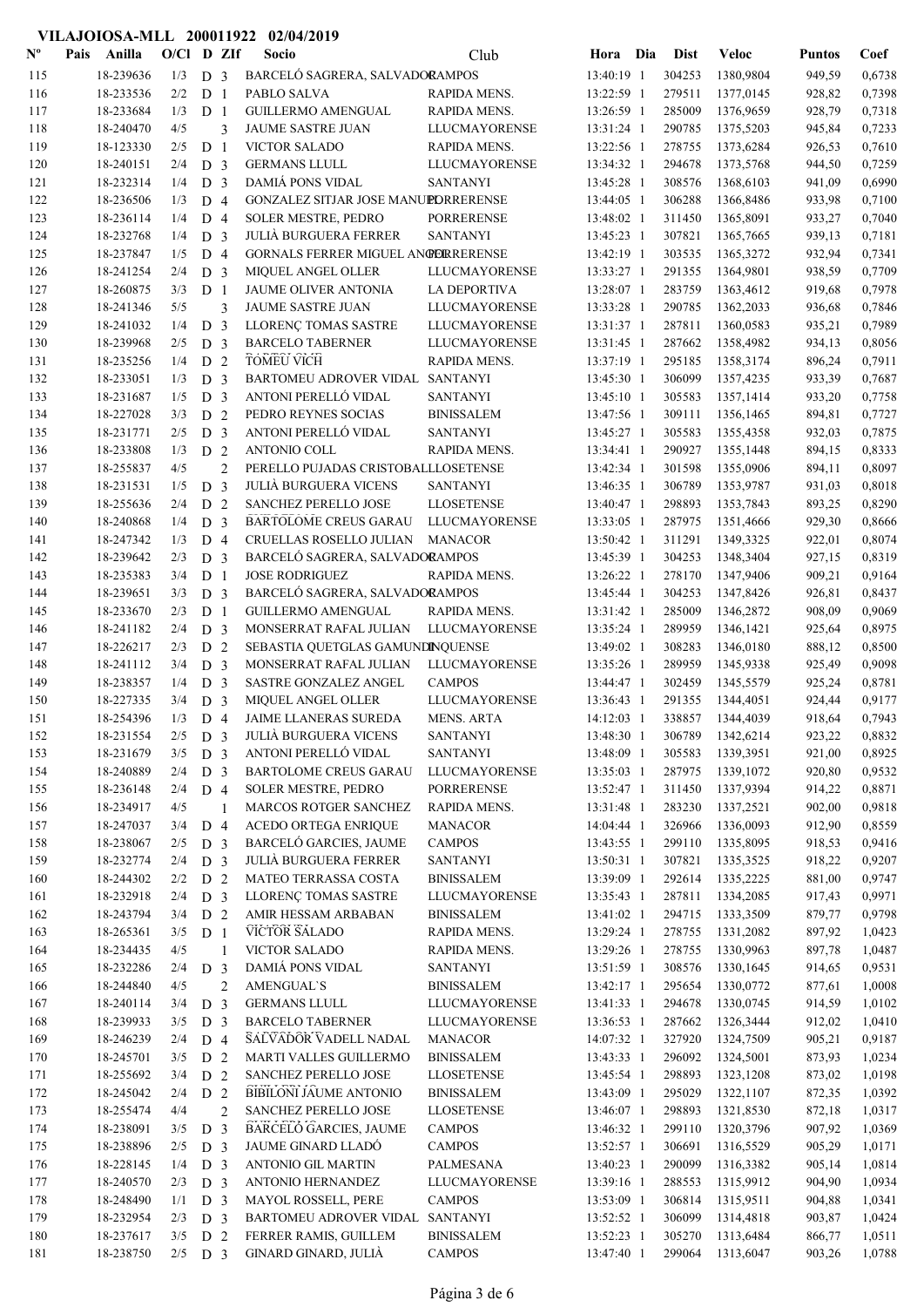### Nº Pais Anilla O/Cl D ZIf Socio Club Hora Dia Dist Veloc Pais Anilla Socio O/Cl D ZIf Puntos Coef Club Dist 182 18-246043 1/2 D 4 RIERA MASSANET ANTONIO MANACOR 14:12:40 1 331652 1312,6069 896.91 0,9782 183 18-233018 3/3 D 3 BARTOMEU ADROVER VIDAL SANTANYI 13:53:36 1 306099 1310,3553 901,03 1,0657 184 18-260512 2/3 D 1 LLADO BONET JOSE LA DEPORTIVA 13:31:44 1 277221 1309,2931 883,14 1,1831 185 18-228629 2/4 D 3 ANTONIO GIL MARTIN PALMESANA 13:41:42 1 290099 1308,5205 899,77 1,1367 186 18-265106 2/3 D 1 MONTSERRAT PUJOL JUAN LA DEPORTIVA 13:34:44 1 280743 1307,4030 881,86 1,1810 187 18-233171 1/2 D 3 JOAN MONSERRAT CLAR SANTANYI 13:52:16 1 303145 1305,1593 897,46 1,0996 188 18-228640 5/5 1 MARINA GIL PALMESANA 13:34:01 1 279298 1305,0292 880,26 1,1999 189 ANTONI PERELLÓ VIDAL 18-233289 13:54:34 1 305583 4/5 3 SANTANYI 1302,7554 895,80 1,1025 190 18-238945 1/4 D 4 ANTONI BLANCH ALCINA SANTANYI 13:56:53 1 308460 1302,1600 889,77 1,0980 191 18-238722 3/5 D 3 GINARD GINARD, JULIÀ CAMPOS 13:49:49 1 299064 1301,3155 894,81 1,1384 192 18-237862 2/5 D 4 GORNALS FERRER MIGUEL ANGERERENSE 13:53:16 1 303535 1301,2361 889,14 1,1275 193 18-255479 2/3 D 4 CASTOR SASTRE BERNARDO LLOSETENSE 14:12:30 1 327634 1297,5604 886,63 1,0500 194 18-232270 3/4 D 3 DAMIÁ PONS VIDAL SANTANYI 13:57:55 1 308576 1296,9919 891,84 1,1207 195 18-228603 3/4 D 3 ANTONIO GIL MARTIN PALMESANA 13:44:34 1 290099 1291,8168 888,28 1,1982 196 18-246084 2/2 D 4 RIERA MASSANET ANTONIO MANACOR 14:17:56 1 331652 1285,8051 878,60 1,0534 197 18-241017 3/4 D 3 LLORENÇ TOMAS SASTRE LLUCMAYORENSE 13:43:57 1 287811 1285,1574 883,70 1,2201 198 18-231595 1/5 D 3 ANTONI SERRA BONET SANTANYI 13:58:48 1 306422 1283,1742 882,34 1,1518 199 18-255593 3/5 D 2 ANTONIO JAUME MAHINDO BINISSALEM 13:52:13 1 297706 1282,0182 845,90 1,1915 200 18-232744 3/4 **D 3 JULIA BURGUERA FERRER SANTANYI** 14:00:10 1 307821 1281,6974 881,32 1,1582 201 18-236146 3/4 D 4 SOLER MESTRE, PEDRO PORRERENSE 14:03:00 1 311450 1281,6872 875,79 1,1504<br>202 18-241312 1/4 D 3 TÁNDEM GERMANS BALLESTERLUCMAYORENSE 13:48:56 1 293388 1281,5434 881,22 1,2273 18-241312 1/4 D 3 TÁNDEM GERMANS BALLESTER LUCMAYORENSE 13:48:56 1 293388 1281,5434 881,22 1,2273 203 18-238898 3/5 D 3 JAUME GINARD LLADÓ CAMPOS 13:59:24 1 306691 1281,0819 880,90 1,1799 204 18-236098 2/4 D 1 ANTONIO BALLESTER RAPIDA MENS. 13:41:30 1 283513 1279,9684 863,36 1,2826 205 18-239175 2/5 D 3 PROHENS MAS, TOMEU CAMPOS 13:53:13 1 298473 1279,8099 880,03 1,2243 206 18-245457 3/5 D 2 ADRÓVER LÓPEZ JUAN CARLOS INISSALEM 13:52:44 1 297364 1277,7027 843,05 1,2349 207 ADRÓVER LÓPEZ JUAN CARLOS 18-229024 13:52:53 1 297364 4/5 2 BINISSALEM 1276,8797 842,51 1,2408 208 18-240074 3/4 D 3 BERNAT BONET LLUCMAYORENSE 13:48:07 1 290726 1274,4619 876,35 1,2753 209 18-231569 3/5 D 3 JULIÀ BURGUERA VICENS SANTANYI 14:01:07 1 306789 1272,3675 874,91 1,2143 210 18-240325 1/4 3 GERMANS LLULL LLUCMAYORENSE 13:51:54 1 294678 1270,7115 873,77 1,2703 211 18-240914 2/3 D 3 SERVER RIGO JAIME LLUCMAYORENSE 13:49:46 1 291450 1268,4608 872,22 1,2905 212 18-232860 1/3 D 3 ANTONI BURGUERA VIDAL SANTANYI 14:02:26 1 307224 1267,2515 871,39 1,2300 213 18-245671 4/5 2 MARTI VALLES GUILLERMO BINISSALEM 13:53:58 1 296092 1265.5307 835.02 1.2823 214 18-232695 2/2 D 3 JOAN MONSERRAT CLAR SANTANYI 14:00:13 1 303145 1261,9649 867,75 1,2583 215 DAMIÁ PONS VIDAL 18-232257 14:04:55 1 308576 4/4 3 SANTANYI 1259,9224 866,35 1,2420 216 18-234832 1/1 D 1 PIZA FERRER TONI RAPIDA MENS. 13:39:43 1 276804 1259,8225 849,77 1,3910 217 18-234022 1/2 D 1 CABOT BRUNET JUAN RAPIDA MENS. 13:41:25 1 278259 1256,7211 847,68 1,3901 218 18-245957 4/4 4 JUAN JORDA JUAN FRANCISCO MENS. ARTA 14:25:25 1 332500 1252.7473 856.01 1.1687 219 18-253683 2/3 D 4 TERRASSA ROSSELLO JOAN MENS. ARTA 14:22:24 1 328640 1252,4390 855,80 1,1878 220 18-247937 2/4 D 4 TANDEM VIDAL- VIDAL MANACOR 14:09:47 1 312474 1250.9802 854.80 1.2550 221 18-238372 2/4 D 3 SASTRE GONZALEZ ANGEL CAMPOS 14:02:04 1 302459 1249,4864 859,17 1,3025 222 18-239063 1/1 D 3 LLADÓ MAS, BÀRBARA CAMPOS 13:59:10 1 298473 1247,9707 858,13 1,3258<br>223 18-244506 3/3 D 2 GUIEM-TERRASSA BINISSALEM 13:54:45 1 292578 1246.3387 822.35 1.3586 223 18-244506 3/3 D 2 GUIEM TERRASSA BINISSALEM 13:54:45 1 292578 1246,3387 822,35 1,3586 224 18-231597 2/5 D 3 ANTONI SERRA BONET SANTANYI 14:06:10 1 306422 1244,7745 855,93 1,3031 225 18-232530 2/4 D 4 ANTONI BLANCH ALCINA SANTANYI 14:08:24 1 308460 1241,7874 848,52 1,3002 226 18-235255 2/4 D 2 TOMEU VICH RAPIDA MENS. 13:58:08 1 295185 1239,5787 817,89 1,3647 227 18-236375 1/2 D 2 TANDEM MUNTANER / MORA PORRERENSE 13:59:15 1 296477 1239,1933 817,64 1,3648 228 18-232824 2/3 D 3 ANTONI BURGUERA VIDAL SANTANYI 14:08:09 1 307224 1238,0576 851,32 1,3229 229 18-231131 1/1 D 1 PEDRO BLANCO RAPIDA MENS. 13:46:10 1 279328 1235,0538 833,06 1,4614 230 18-231667 5/5 3 ANTONI PERELLÓ VIDAL SANTANYI 14:08:33 1 305583 1229,4629 845,41 1,3416 231 18-244822 5/5 2 AMENGUAL`S BINISSALEM 14:00:38 1 295654 1228,6494 810,68 1,3927 232 GINARD GINARD, JULIÀ 18-238703 14:03:32 1 299064 4/5 3 CAMPOS 1228,0208 844,41 1,3828 233 18-237856 3/5 D 4 GORNALS FERRER MIGUEL ANGERERENSE 14:07:26 1 303535 1226,7345 838.24 1,3683 234 18-236335 2/2 D 2 TANDEM MUNTANER / MORA PORRERENSE 14:02:07 1 296477 1224,5212 807,96 1,4069 235 FERRER RAMIS, GUILLEM 18-237666 14:09:25 1 305270 4/5 2 BINISSALEM 1223,9359 807,57 1,3722 236 18-247047 4/4 4 ACEDO ORTEGA ENRIQUE MANACOR 14:27:25 1 326966 1222,6837 835,47 1,2866 237 18-235068 3/4 D 3 JOAN VERGER PIZA BINISSALEM 13:58:05 1 291090 1222,6391 840,71 1,4513 238 18-247347 2/3 D 4 CRUELLAS ROSELLO JULIAN MANACOR 14:15:15 1 311291 1219,5534 833,33 1,3628 239 18-244258 2/2 D 1 ORDINAS SALVA JOAN BINISSALEM 13:54:40 1 285826 1218,0085 821,57 1,4905 240 18-255118 5/5 2 TANDEM ABRINES - CAMPOS LLOSETENSE 14:06:30 1 299117 1213,4564 800.66 1.4302 241 18-260842 1/2 D 1 FELIX JURADO MATAS LA DEPORTIVA 13:52:05 1 280149 1207,1052 814,21 1,5334 242 18-232519 3/4 D 4 ANTONI BLANCH ALCINA SANTANYI 14:15:33 1 308460 1207,0436 824,78 1,3985<br>243 18-238923 4/5 3 JAUMEGINARD LLADÓ CAMPOS 14:14:38 1 306691 1204.4417 828.20 1.4124 243 JAUME GINARD LLADÓ 18-238923 14:14:38 1 306691 4/5 3 CAMPOS 1204,4417 828,20 1,4124 244 18-233320 1/3 D 3 LLORENÇ PERELLÓ VIDAL SANTANYI 14:11:19 1 302366 1203,1275 827,30 1,4384 245 18-231239 4/4 3 ANTONIO GIL MARTIN PALMESANA 14:01:13 1 290099 1202,6491 826,97 1,5054 246 18-259704 3/4 D 1 TANDEM VILCHEZ SANCHEZ LLOSETENSE 13:55:03 1 281944 1199.5065 809.09 1.5553 247 18-247928 3/4 D 4 TANDEM VIDAL- VIDAL MANACOR 14:20:39 1 312474 1198,8260 819,17 1,4090

VILAJOIOSA-MLL 200011922 02/04/2019

### Página 4 de 6

248 TANDEM VIDAL- VIDAL 18-247846 14:20:42 1 312474 4/4 4 MANACOR 1198,5961 819,01 1,4147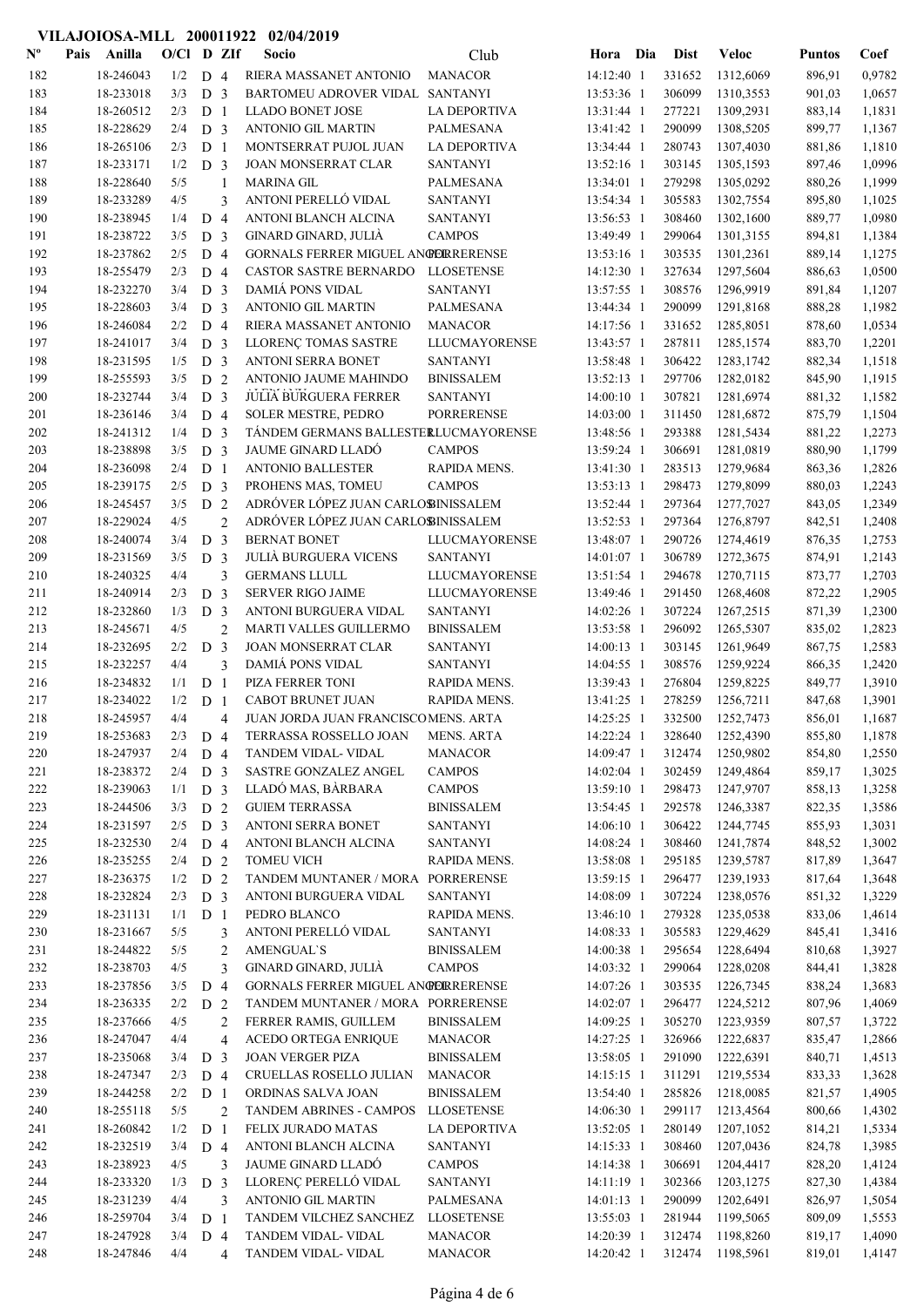## VILAJOIOSA-MLL 200011922 02/04/2019

| $N^{\text{o}}$ | Pais | Anilla    | $O/C1$ D ZIf |                |                | Socio                                | Club                  | Hora Dia     | <b>Dist</b> | Veloc     | <b>Puntos</b> | Coef   |
|----------------|------|-----------|--------------|----------------|----------------|--------------------------------------|-----------------------|--------------|-------------|-----------|---------------|--------|
| 249            |      | 18-231516 | 4/5          |                | 3              | <b>JULIÀ BURGUERA VICENS</b>         | <b>SANTANYI</b>       | 14:16:28 1   | 306789      | 1196,2139 | 822,54        | 1,4468 |
| 250            |      | 18-241279 | 4/4          |                | 3              | MIQUEL ANGEL OLLER                   | <b>LLUCMAYORENSE</b>  | 14:03:47 1   | 291355      | 1195,1391 | 821,80        | 1,5295 |
| 251            |      | 18-235547 | 2/2          | D <sub>1</sub> |                | <b>SEBASTIA MOREY</b>                | RAPIDA MENS.          | 13:53:30 1   | 278582      | 1193,0707 | 804,75        | 1,6060 |
| 252            |      | 18-248131 | 2/3          | D 4            |                | TRUYOLS SANSO SEBASTIAN              | <b>MANACOR</b>        | 14:31:58 1   | 323094      | 1187,9912 | 811,76        | 1,3903 |
| 253            |      | 18-231917 | 2/3          | D <sub>3</sub> |                | LLORENÇ PERELLÓ VIDAL                | <b>SANTANYI</b>       | 14:15:17 1   | 302366      | 1184,4330 | 814,44        | 1,4915 |
| 254            |      | 18-254308 | 2/3          | D <sub>4</sub> |                | JAIME LLANERAS SUREDA                | <b>MENS. ARTA</b>     | 14:46:27 1   | 338857      | 1182,9534 | 808,32        | 1,3361 |
| 255            |      | 18-235013 | 4/4          |                | 3              | <b>JOAN VERGER PIZA</b>              | <b>BINISSALEM</b>     | 14:09:41 1   | 291090      | 1165,8367 | 801,65        | 1,5615 |
| 256            |      | 18-256067 | 4/4          |                | $\mathbf{1}$   | TANDEM VILCHEZ SANCHEZ               | <b>LLOSETENSE</b>     | 14:02:15 1   | 281944      | 1163,8555 | 785,04        | 1,6185 |
| 257            |      | 18-246396 | 3/4          | D <sub>4</sub> |                | SALVADOR VADELL NADAL                | <b>MANACOR</b>        | 14:41:54 1   | 327920      | 1163,2494 | 794,86        | 1,3970 |
| 258            |      | 18-241080 | 4/5          |                | 3              | <b>BARCELO TABERNER</b>              | LLUCMAYORENSE         | 14:08:12 1   | 287662      | 1158,9927 | 796,95        | 1,5987 |
| 259            |      | 18-239065 | 3/5          | D              | 3              | PROHENS MAS, TOMEU                   | <b>CAMPOS</b>         | 14:17:43 1   | 298473      | 1158,1440 | 796,36        | 1,5468 |
| 260            |      | 18-241310 | 2/4          | D <sub>3</sub> |                | TÁNDEM GERMANS BALLESTERLUCMAYORENSE |                       | 14:13:37 1   | 293388      | 1156,8167 | 795,45        | 1,5797 |
| 261            |      | 18-237148 | 2/2          | D 4            |                | NADAL PERELLO GABRIEL                | <b>PORRERENSE</b>     | 14:39:03 1   | 320072      | 1147,0059 | 783,76        | 1,4535 |
| 262            |      | 18-238857 | 5/5          |                | 3              | <b>JAUME GINARD LLADÓ</b>            | <b>CAMPOS</b>         | 14:28:06 1   | 306691      | 1143,9426 | 786,60        | 1,5228 |
| 263            |      | 18-235254 | 3/4          | D <sub>2</sub> |                | <b>TOMEU VICH</b>                    | RAPIDA MENS.          | 14:19:10 1   | 295185      | 1138,9775 | 751,51        | 1,5882 |
| 264            |      | 18-247375 | 3/3          | D 4            |                | CRUELLAS ROSELLO JULIAN              | <b>MANACOR</b>        | 14:34:41 1   | 311291      | 1133,2723 | 774,37        | 1,5117 |
| 265            |      | 18-261465 | 3/3          | D <sub>1</sub> |                | MONTSERRAT PUJOL JUAN                | <b>LA DEPORTIVA</b>   | 14:08:28 1   | 280743      | 1129,9021 | 762,14        | 1,6826 |
| 266            |      | 18-239028 | 4/5          |                | 3              | PROHENS MAS, TOMEU                   | <b>CAMPOS</b>         | 14:25:16 1   | 298473      | 1125,1809 | 773,70        | 1,5886 |
| 267            |      | 18-260843 | 2/2          | D <sub>1</sub> |                | FELIX JURADO MATAS                   | LA DEPORTIVA          | 14:09:45 1   | 280149      | 1121,7177 | 756,62        | 1,6989 |
| 268            |      | 18-241302 | 3/4          | D <sub>3</sub> |                | TÁNDEM GERMANS BALLESTERLUCMAYORENSE |                       | 14:24:09 1   | 293388      | 1110,6871 | 763,73        | 1,6283 |
| 269            |      | 18-240669 | 1/3          | D <sub>3</sub> |                | ANDRES PROHENS SALOM                 | LLUCMAYORENSE         | 14:29:37 1   | 299185      | 1109,6680 | 763,03        | 1,6027 |
| 270            |      | 18-236144 | 4/4          |                | $\overline{4}$ | SOLER MESTRE, PEDRO                  | <b>PORRERENSE</b>     | 14:41:29 1   | 311450      | 1106,4598 | 756,05        | 1,5453 |
| 271            |      | 18-228327 | 2/4          | D <sub>1</sub> |                | <b>SEBASTIA VERGER</b>               | <b>PALMESANA</b>      | 14:16:09 1   | 282772      | 1103,9313 | 744,62        | 1,7083 |
| 272            |      | 18-248296 | 3/3          | D <sub>4</sub> |                | DOMINGO SUREDA CABRER                | <b>MANACOR</b>        | 14:52:42 1   | 319666      | 1092,1285 | 746,26        | 1,5167 |
| 273            |      | 18-253635 | 4/4          |                | $\overline{4}$ | <b>JOSE LEBRON LINARES</b>           | <b>MANACOR</b>        | 14:52:29 1   | 318976      | 1090,5784 | 745,20        | 1,5256 |
| 274            |      | 18-261119 | 1/2          | D <sub>2</sub> |                | <b>TANDEM MARCOS PEDRO</b>           | <b>LA DEPORTIVA</b>   | 14:29:15 1   | 293623      | 1090,5218 | 719,54        | 1,6634 |
| 275            |      | 18-237607 | 5/5          |                | $\overline{2}$ | FERRER RAMIS, GUILLEM                | <b>BINISSALEM</b>     | 14:46:20 1   | 305270      | 1066,1350 | 703,45        | 1,6058 |
| 276            |      | 18-243870 | 2/2          | D <sub>2</sub> |                | ANDONOV HRISTOW                      | <b>BINISSALEM</b>     | 14:53:49 1   | 309914      | 1054,7870 | 695,96        | 1,5875 |
| 277            |      | 18-245526 | 1/2          | D <sub>2</sub> |                | ANTONIO FERRAGUT SEGUI               | <b>BINISSALEM</b>     | 14:44:41 1   | 297085      | 1043,5630 | 688,56        | 1,6620 |
| 278            |      | 18-245209 | 5/5          |                | $\overline{2}$ | ADRÓVER LÓPEZ JUAN CARLOSINISSALEM   |                       | 14:49:11 1   | 297364      | 1028,2889 | 678,48        | 1,6665 |
| 279            |      | 18-231918 | 3/3          | D <sub>3</sub> |                | LLORENÇ PERELLÓ VIDAL                | <b>SANTANYI</b>       | 14:57:43 1   | 302366      | 1015,6166 | 698,36        | 1,6448 |
| 280            |      | 18-238093 | 4/5          |                | 3              | BARCELÓ GARCIES, JAUME               | <b>CAMPOS</b>         | 14:55:19 1   | 299110      | 1012,8450 | 696,45        | 1,6686 |
| 281            |      | 18-233219 | 3/4          | D <sub>3</sub> |                | SASTRE GONZALEZ ANGEL                | <b>CAMPOS</b>         | 14:58:47 1   | 302459      | 1012,3021 | 696,08        | 1,6561 |
| 282            |      | 18-240573 | 3/3          | D <sub>3</sub> |                | ANTONIO HERNANDEZ                    | <b>LLUCMAYORENSE</b>  | 14:45:04 1   | 288553      | 1012,2299 | 696,03        | 1,7421 |
| 283            |      | 18-241272 | 1/1          | D <sub>3</sub> |                | PROHENS VICENS, ANDRES               | <b>CAMPOS</b>         | 14:56:11 1   | 299185      | 1010,1345 | 694,59        | 1,6861 |
| 284            |      | 18-232222 | 1/3          | D <sub>4</sub> |                | PERE NICOLAU NOGUERA                 | <b>SANTANYI</b>       | 15:16:43 1   | 317528      | 1002,5617 | 685,06        | 1,5943 |
| 285            |      | 18-255504 | 3/3          | D <sub>4</sub> |                | CASTOR SASTRE BERNARDO               | <b>LLOSETENSE</b>     | 15:27:35 1   | 327634      | 1000,1547 | 683,41        | 1,5506 |
| 286            |      | 18-239036 | 5/5          |                | 3              | PROHENS MAS, TOMEU                   | <b>CAMPOS</b>         | 14:59:32 1   | 298473      | 996,4600  | 685,19        | 1,7080 |
| 287            |      | 18-238204 | 1/3          | D 3            |                | <b>SASTRE BARBERO, LAURE</b>         | <b>CAMPOS</b>         | 15:00:57 1   | 299157      | 994,0422  | 683,52        | 1,7101 |
| 288            |      | 18-241335 | 4/4          |                | 3              | TÁNDEM GERMANS BALLESTERLUCMAYORENSE |                       | 14:55:24 1   | 293388      | 993,1889  | 682,94        | 1,7498 |
| 289            |      | 18-244916 | 5/5          |                | 2              | LLUC LLABRES DEYA                    | <b>BINISSALEM</b>     | 14:58:53 1   | 293839      | 983,1227  | 648,68        | 1,7532 |
| 290            |      | 18-236951 | 4/5          |                | $\overline{4}$ | MIQUEL ANGEL VENY MESTREPORRERENSE   |                       | 15:07:49 1   | 301205      | 978,5208  | 668,63        | 1,7162 |
| 291            |      | 18-227762 | 3/3          | D <sub>1</sub> |                | <b>MIQUEL MIR PASTOR</b>             | PALMESANA             | 14:51:49 1   | 280900      | 962,5907  | 649,28        | 1,8466 |
| 292            |      | 18-239776 | 2/3          | D <sub>3</sub> |                | SASTRE BARBERO, LAURE                | <b>CAMPOS</b>         | 15:11:32 1   | 299157      | 960,2728  | 660,30        | 1,7399 |
| 293            |      | 18-244660 | 1/2          | D 2            |                | <b>JUAN MIGUEL PIZA</b>              | <b>BINISSALEM</b>     | 15:09:56 1   | 295541      | 953,5631  | 629,17        | 1,7672 |
| 294            |      | 18-255840 | 5/5          |                | $\overline{2}$ | PERELLO PUJADAS CRISTOBALLLOSETENSE  |                       | 15:18:46 1   | 301598      | 946,1403  | 624,28        | 1,7376 |
| 295            |      | 18-236738 | 2/4          | D 4            |                | ARBONA FORNERS ANTONIO               | <b>BINISSALEM</b>     | 15:20:20 1   | 302567      | 944,5380  | 645,41        | 1,7380 |
| 296            |      | 18-239819 | 2/5          | D <sub>3</sub> |                | PROHENS VICENS, TOMEU                | <b>CAMPOS</b>         | 15:17:41 1   | 298676      | 940,1689  | 646,48        | 1,7666 |
| 297            |      | 18-260236 | 4/4          |                | $\overline{2}$ | DERBY MALLORCA SAMI                  | <b>DERBY MALLORCA</b> | 15:29:35 1   | 301724      | 915,4710  | 604,04        | 1,7546 |
| 298            |      | 18-240603 | 2/3          | D <sub>3</sub> |                | ANDRES PROHENS SALOM                 | LLUCMAYORENSE         | 15:35:57 1   | 299185      | 890,5641  | 612,37        | 1,7755 |
| 299            |      | 18-231630 | 3/5          | D <sub>3</sub> |                | ANTONI SERRA BONET                   | <b>SANTANYI</b>       | 15:46:15 1   | 306422      | 884,9733  | 608,53        | 1,7394 |
| 300            |      | 18-232755 | 4/4          |                | 3              | <b>JULIÀ BURGUERA FERRER</b>         | <b>SANTANYI</b>       | 15:48:11 1   | 307821      | 884,0774  | 607,91        | 1,7372 |
| 301            |      | 18-238338 | 4/4          |                | 3              | SASTRE GONZALEZ ANGEL                | <b>CAMPOS</b>         | 15:45:29 1   | 302459      | 875,4663  | 601,99        | 1,7739 |
| 302            |      | 18-232809 | 3/3          | D <sub>3</sub> |                | ANTONI BURGUERA VIDAL                | <b>SANTANYI</b>       | 15:53:29 1   | 307224      | 869,1329  | 597,63        | 1,7522 |
| 303            |      | 18-234956 | 5/5          |                | -1             | MARCOS ROTGER SANCHEZ                | RAPIDA MENS.          | 15:30:49 1   | 283230      | 856,1540  | 577,49        | 1,9070 |
| 304            |      | 18-239829 | 3/5          | D <sub>3</sub> |                | PROHENS VICENS, TOMEU                | <b>CAMPOS</b>         | 15:50:41 1   | 298676      | 851,6972  | 585,64        | 1,8143 |
| 305            |      | 18-236707 | 3/4          | D <sub>4</sub> |                | ARBONA FORNERS ANTONIO               | <b>BINISSALEM</b>     | $15:55:23$ 1 | 302567      | 851,3821  | 581,75        | 1,7969 |
| 306            |      | 18-226634 | 1/1          | D 2            |                | PERE ANTONI BUÑOLA QUETGINQUENSE     |                       | $16:12:30$ 1 | 313211      | 840,8349  | 554,79        | 1,7415 |
| 307            |      | 18-226171 | 3/3          | D <sub>2</sub> |                | SEBASTIA QUETGLAS GAMUNDINQUENSE     |                       | $16:10:25$ 1 | 308283      | 832,2601  | 549,14        | 1,7751 |
| 308            |      | 18-238646 | 5/5          |                | 3              | GINARD GINARD, JULIÀ                 | <b>CAMPOS</b>         | 16:01:45 1   | 299064      | 826,7146  | 568,47        | 1,8358 |
| 309            |      | 18-255096 | 1/1          | D 2            |                | MIQUEL JANER BENNASSAR               | <b>BINISSALEM</b>     | 16:07:42 1   | 302789      | 823,4675  | 543,34        | 1,8191 |
| 310            |      | 18-235257 | 4/4          |                | $\overline{2}$ | <b>TOMEU VICH</b>                    | RAPIDA MENS.          | 16:00:22 1   | 295185      | 819,1240  | 540,47        | 1,8720 |
| 311            |      | 18-231520 | 5/5          |                | 3              | <b>JULIÀ BURGUERA VICENS</b>         | <b>SANTANYI</b>       | 16:17:26 1   | 306789      | 812,8296  | 558,92        | 1,8070 |
| 312            |      | 18-235391 | 4/4          |                | 1              | <b>JOSE RODRIGUEZ</b>                | RAPIDA MENS.          | 15:42:22 1   | 278170      | 812,4915  | 548,04        | 1,9993 |
| 313            |      | 18-231619 | 4/5          |                | 3              | ANTONI SERRA BONET                   | <b>SANTANYI</b>       | $16:17:11$ 1 | 306422      | 812,3954  | 558,62        | 1,8208 |
| 314            |      | 18-240851 | 3/4          | D <sub>3</sub> |                | <b>BARTOLOME CREUS GARAU</b>         | LLUCMAYORENSE         | 15:56:36 1   | 287975      | 807,5575  | 555,29        | 1,9436 |
| 315            |      | 18-228345 | $3/4$ D 1    |                |                | SEBASTIA VERGER                      | PALMESANA             | 15:50:44 1   | 282772      | 806,2308  | 543,81        | 1,9857 |
|                |      |           |              |                |                |                                      |                       |              |             |           |               |        |